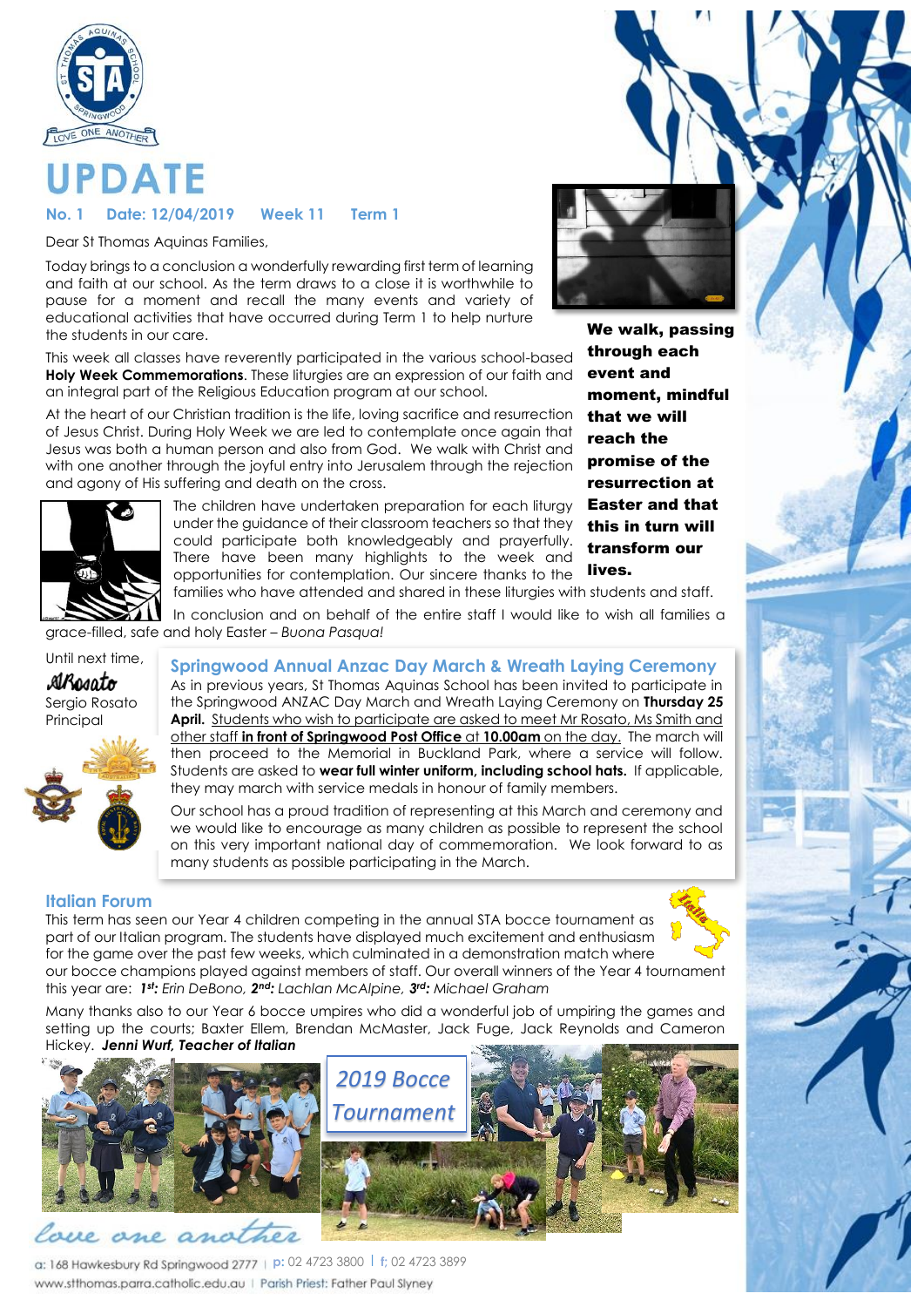### **Student Awards**

*Congratulations* to the following students, who received Merit Awards at the School Assemblies listed below. Well done on your efforts everyone – keep up the good work!

### **Week 8**

Sullivan Forsyth Liam Keogh Tobie Payens Angus Young

### **Week 9**

### **Week 10**

- Eden Batcock Arwen Gordon Ashton McLeod Mackenzie Seymour Asher Bogg Jade Gordon Brydan McLeod Noah Smith Enrique Caraballo Mia Harrison Ella Mecham Leo Tan Ysobel Chalice Evelyn Iles Thomas Neil Patrick Thomas Matthew Daw Edward Kerrison William O'Neill Sienna Valentini Annabelle Duck Mavrick Konstantinoff Alexis Owen Tyson Verriere Leonie Ellis Lachlan Konwerski Nicolas Peat Tyler Walker Mikayla Fitzgerald Patricia Lia Florencia Perez-Eaton Heidi Willingham
- Cindy Cantrell Melissa Lee

Jemima Barnham Leah Garvan Hugo Koutonikolis Elyse Peat Charli Burton Isabella Glew Aiden Lloyd-Cartwright Oliver Prior Ryan Butler-Whitmore Charlotte Harrison Seth Loughton Cherinda Rawlings Sophia Cantwell Payton Henson Arlo Luchetti Adam Springett Lilly Chalice Charles Hicks Jessica Mace Hugo Strickland Thomas Chapple Liam Hicks Orlando Magagna Layla Watson Ruanii Claudino Noah Hicks Brendan McMaster Mia Watson William Crighton **Oliver Hill** Joshua Mitchell **Chelsea Willingham** Madeleine Devitt James Hinchliff Ava Murphy Mia Withers Joe Fitzpatrick Ella Holdsworth Harrison Newport Kitty Wyld

Arabella Fuge Sienna Mathew Hunter Rawlings Lola Wyld

Sadie Albury Tyler Chapple Veronica Lloyd-Williams Charlie Reid Tobey Bail Billy Dean Sarah Matteucci Florence Rooney Violet Baker Charlotte DeBono Kate McIlveen Oliver Savage Madeline Blacklock Aidan Francis Gabriel Muradian Oliver Smyth Cisco Borbely Jack Fuge Matilda Nassif Natasha Springett Lucy Brown Ben Giannakis Bonnie Phuntsok Oliver Toth Elysia Burchall Sebastian Hickey Lilly Phuntsok James Watson Jacob Burnett Pepper Hughes Maria Pochukaeva Lachlan Williamson Bella Cantrell Ava Huxley Ari-Kai Rawlings Angus Wills

**Love One Another Awards** Congratulations to Spencer Thomas (2W) and Noah Simmons (K6A) who received Love One Another Awards at our last School Assembly for living out the school motto. Well done boys!



### **Statement on behalf of senior leaders from Catholic Education Diocese of Parramatta Statement on behalf of leaders from Catholic Education Diocese of Parramatta**

On 17 March, Bishop of Parramatta Most Rev Vincent Long Van Nguyen OFM Conv made a strong statement about the terrorist attacks in Christchurch, New Zealand. We share Bishop Vincent's horror, grief and distress at this senseless violence and loss of life.

Catholic Education Diocese of Parramatta condemns Islamophobic, racist and extremist violence in all its forms. Together, we take up the invitation of Pope Francis and the Grand Imam, Sheikh Ahmed al-Tayeb, to "all persons who have faith in God and faith in human fraternity, to unite and work together so that it may serve as a guide for future generations to advance a culture of [mutual](https://catholicoutlook.org/christchurchattack/) respect in the awareness of the great divine grace that makes all human beings brothers and sisters." (*Document on Human Fraternity for World Peace and Living Together,* Abu Dhabi, 4 February 2019).

As leaders in our school communities and the Catholic Education Office, we reject the language of racism and intolerance, and proudly commit ourselves to work together for mutual respect and human solidarity.

*This statement, issued on 12 April 2019, is made on behalf of the leadership of 80 Catholic systemic schools as well as system leaders from the Diocese of Parramatta.*

> 12 Victoria Road, Parramatta tel (02) 9840 5600 fax (02) 9840 5678 Locked Bag 4, North Parramatta NSW 1750 www.parra.catholic.edu.au

enabling learning in today's world

lace are another